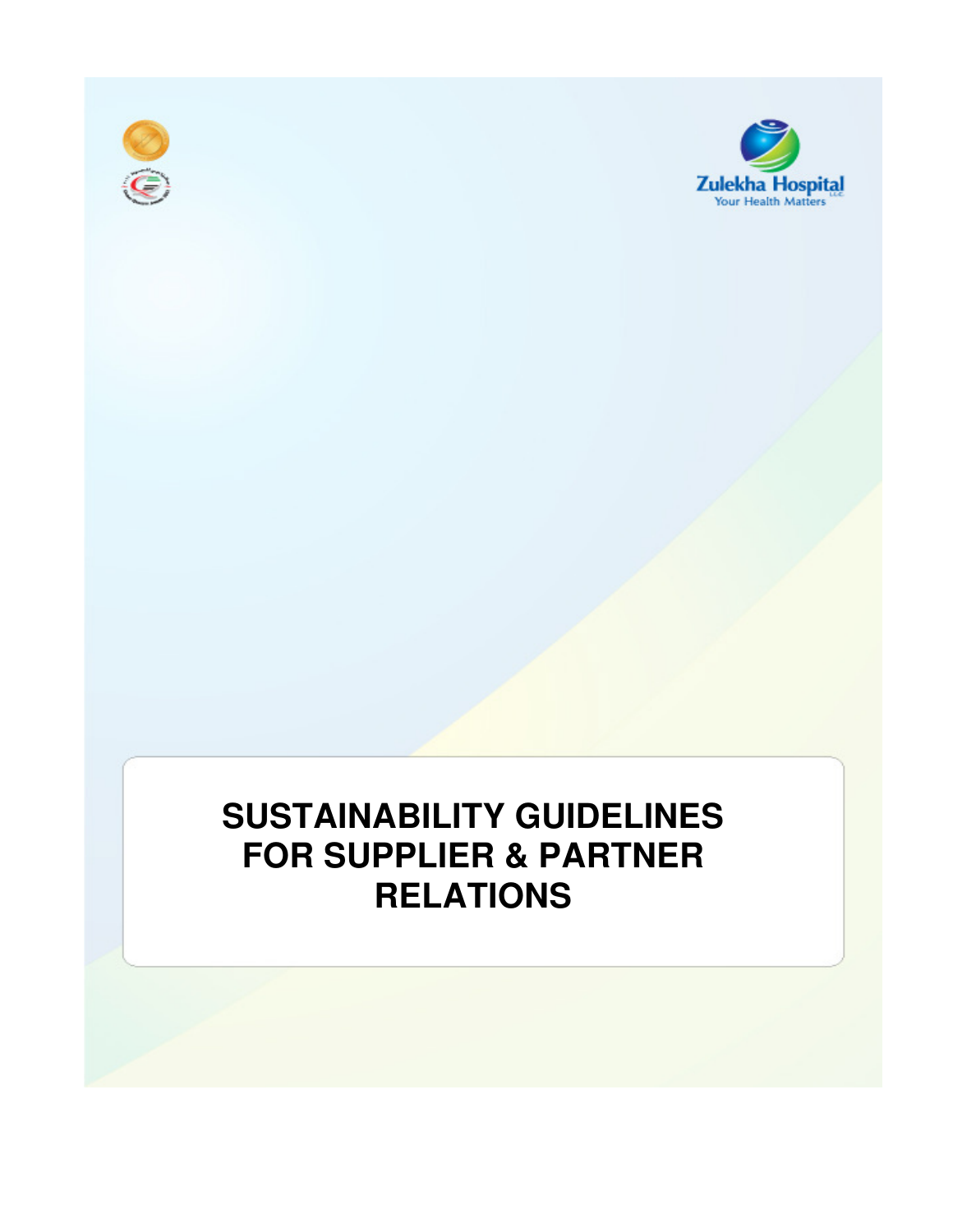# **1. INTRODUCTION**

Established in 1966 by Dr. Zulekha to realize her vision and dream of providing the much needed health care services in the community has now transformed Zulekha Hospitals (ZH) into the one of the largest private providers of healthcare services in UAE. ZH aims to enrich society and drive sustainable economic growth by giving people and businesses healthy ways of living and better ways of looking after their health.

# **Sustainability Vision Statement:**

"Capturing the real essence of an evolving process called **LIFE** and making it the "absolute right" of our stakeholders delivered through sustainable practices, advocated to health"

Beyond all Corporate Social Responsibility (CSR) acts and popularly campaigned ideas of best practices, we are in the business of rescuing and restoring "LIFE"

Our practices consequently are designed on responsible grounds and the processes are ever evolving. Every life touched is a story we deliver through our most compliant sustainable practices. Though integral, yet our processes go beyond technological and technicalities to reach a larger base of stakeholder through the magic of our caring touch.

A philosophy which today makes the pillars of our organization

# **Sustainability Mission Statement:**

"The commitment to pioneer sustainability is vital in our **EFFORT** to improve **lives**"

Zulekha Hospitals is committed to helping forward-thinking organizations embed sustainability effectively across all aspects of business to drive high-performance and long-term success

We proactively embed sustainability thinking and sustainable business practices at every level of our operations.

Our most important contribution to sustainable development is to operate an effective, efficient and profitable group. By providing quality and effective healthcare service, which is accessible, we enable individuals to improve their quality of life. By providing, partnering and influencing through awareness drives to large and small communities we facilitate better lifestyle, transform their living, and by investing in the development of health sectors, we assist in resolving global challenges such as energy and healthcare shortage and accessibility

#### **Values supporting our sustainability vision and mission**

Our values of conduct are laid down in our corporate Values and Principles. We promote these values and principles, and through acting responsibly, strengthen our stakeholders' trust in our sustainable development.

#### **• Sustainable Profitable Performance**

Ongoing profitable performance in the sense of sustainable development is the basic requirement for all of our activities. We are committed to the interests of our customers, shareholders and employees and assume a responsibility towards society.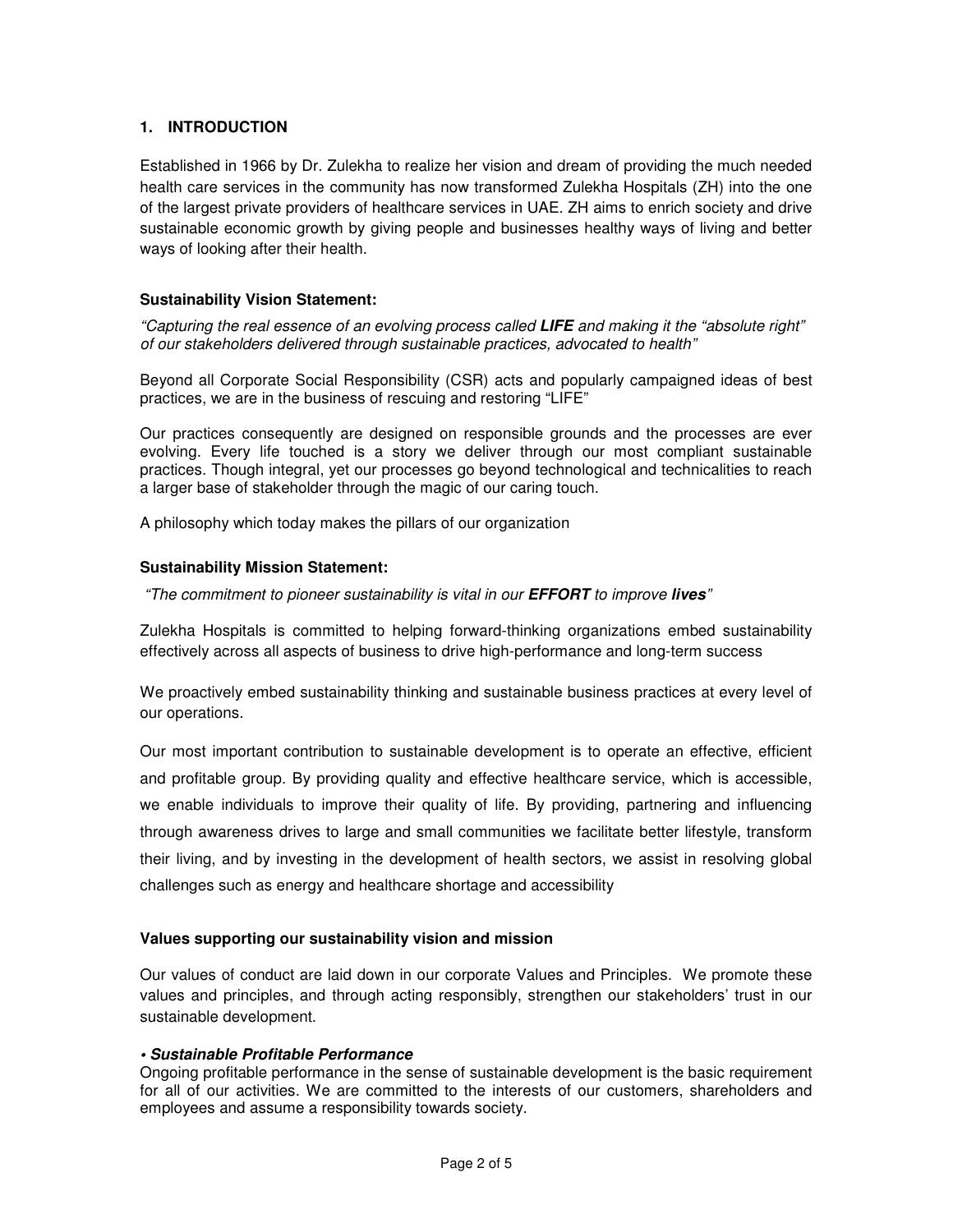#### **• Innovation for the Success of Our Customers**

Our business processes are oriented towards adding long-term value and competitiveness.

#### **• Safety, Health, Environmental Responsibility**

Economic considerations do not take priority over safety and health issues and environmental protection.

#### **• Mutual respect and open dialogue**

-We treat everyone fairly and with respect.

#### **• Integrity**

We comply with the laws and respect the good business practices of the countries in which we operate

# **2. OBJECTIVE & SCOPE**

The main objective of these "Sustainability Guidelines for Supplier and Partner relations" is that thy explain the global standards to be followed in your daily business activities on behalf of Zulekha Hospitals. External business partners and their suppliers are expected to share Zulekha Hospitals' commitment to these standards. Zulekha Hospitals reserves the right to conduct audits to assure compliance with these guidelines and also reserves the right to discontinue any relationship should the external business partner violate, fail to correct, or have a pattern of violating these guidelines

# **3. OUR GUIDELINES**

#### **Legal Compliance**

External business partners must follow the law at all times. External business partners and their employees must ensure they understand how these standards and the law apply to their work on behalf of Zulekha Hospitals. No external business partner has the authority to require or request that any of their employees or anyone else to violate these standards or any law or regulation

#### **Human Rights**

Zulekha Hospitals respects internationally recognized human rights as defined by the Universal Declaration of Human Rights and Associated Covenants, and the International Labor Organization (ILO) Declaration on the Fundamental Principles and Rights at Work. We expect our external business partners to respect these internationally recognized human rights. In our business award decisions, we will continue to place substantial value upon incumbent and potential external business partners who consistently respect these human rights.

#### **Child Labor**

Zulekha Hospitals' external business partners will not use child labor. The term child refers to a person younger than 15 (Article 20 of UAE labor law) or, if higher, the local legal minimum age for employment or the age for completing compulsory education. Zulekha Hospitals prohibits assigning young workers (i.e., under 18 years of age or as defined by local law) to hazardous work based on age limits and types of work (e.g., night work) defined by local law

# **Forced Labor, Human Trafficking, & Employment Eligibility**

Employment must be voluntarily and freely chosen. External business partners including recruitment agencies must verify the legal employment eligibility of employees to work. External business partners including recruitment agencies must not use prison labor, indentured or bonded labor, human trafficking, or modern day slavery. External business partners must never use corporal punishment or other forms of mental and/or physical coercion. External business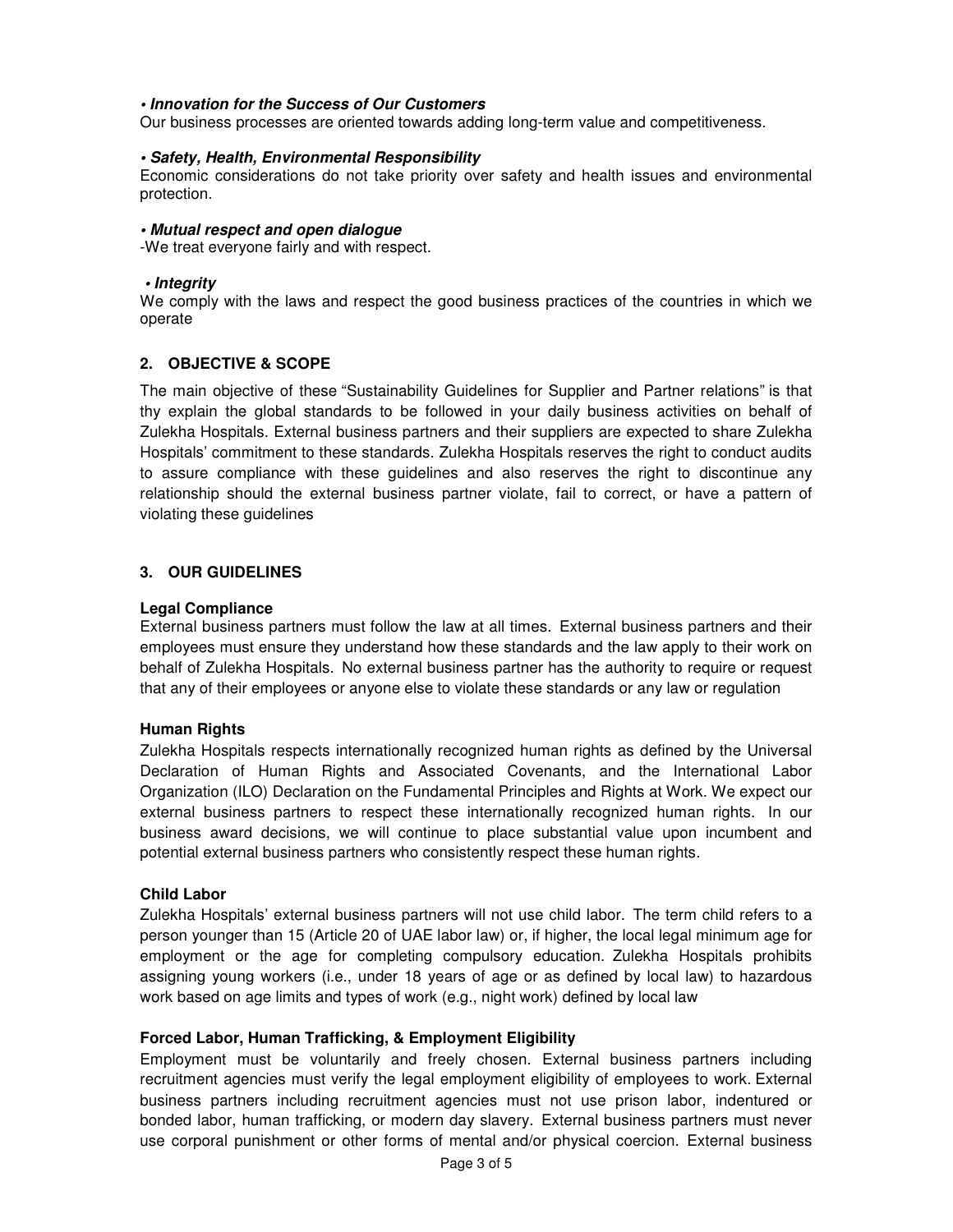partner employees should not be required to lodge deposits or identity papers, or to pay recruitment fees, and should be free to leave their employee after reasonable notice.

# **Wage & Hours**

External business partners must comply with all applicable wage and hour laws, including minimum wage, overtime, maximum hour rules (article 65 of UAE labor law), meal and rest periods, and to provide legally mandated benefits. Where local industry standards exceed applicable legal requirement, external business partners are encouraged to provide wages that meet the higher local industry standards

# **Coercion, Harassment and Discipline**

ZH expects its external business partners to treat their employees with dignity and respect. External business partners are expected to have systems in place to prevent, detect, and resolve unacceptable worker treatment such as harassment, inappropriate use of discipline, discrimination, physical or mental punishment, or other forms of intimidation or abuse (e.g., physical abuse, threat of abuse, sexual or other harassment, verbal abuse, any type of corporal punishment, or other forms of mental and/or physical coercion as a form of discipline).

# **Discrimination**

Discrimination based on race, color, gender, age, national origin, religion, sexual orientation, gender identity and expression, marital status, citizenship, disability, medical condition (e.g., HIV/AIDS status, pregnancy, etc.), or any other legally protected factor will not be tolerated. External business partners must not discriminate in their hiring and employment practices (e.g., pay/promotion) and must follow all employment laws. Employment decisions must be based on merit, skills, and work experiences.

#### **Health & Safety**

External business partners must comply with all applicable health and safety laws, rules, regulations and industry standards. We expect our external business partners to be committed to and support the improvement of the health and safety of their operations, employees and the surrounding community. Our external business partners are expected to take all reasonable and necessary actions to prevent accidents and injuries, analyze and minimize health and safety risk exposure, protect their physical assets, ensure business continuity and engender public trust.

#### **Environmental Sustainability**

External business partners must comply with all applicable environmental laws, rules and regulations. ZH recognizes that we must be responsible for environmental stewardship and using resources wisely. We strive to be socially responsible in the use of Company resources for the long-term benefit of society. Our commitments to environmental sustainability are addressed in our environmental policies and procedures of the hospital. External business partners are expected to share Zulekha Hospital's commitments and maximize the value and quality of their products by using resources responsibly, preserving the environment and reducing the environmental footprint of their operations.

#### **Preventing Bribery and Corruption**

External business partners must conduct business with integrity and in full compliance with the law. External business partners must not give, agree to give, offer, or receive anything of value to influence the behavior of another business partner or government official in order to obtain an improper benefit or advantage. External business partners must not make "facilitating payments," which are small payments (or "tips") to individual government officials to expedite routine government actions.